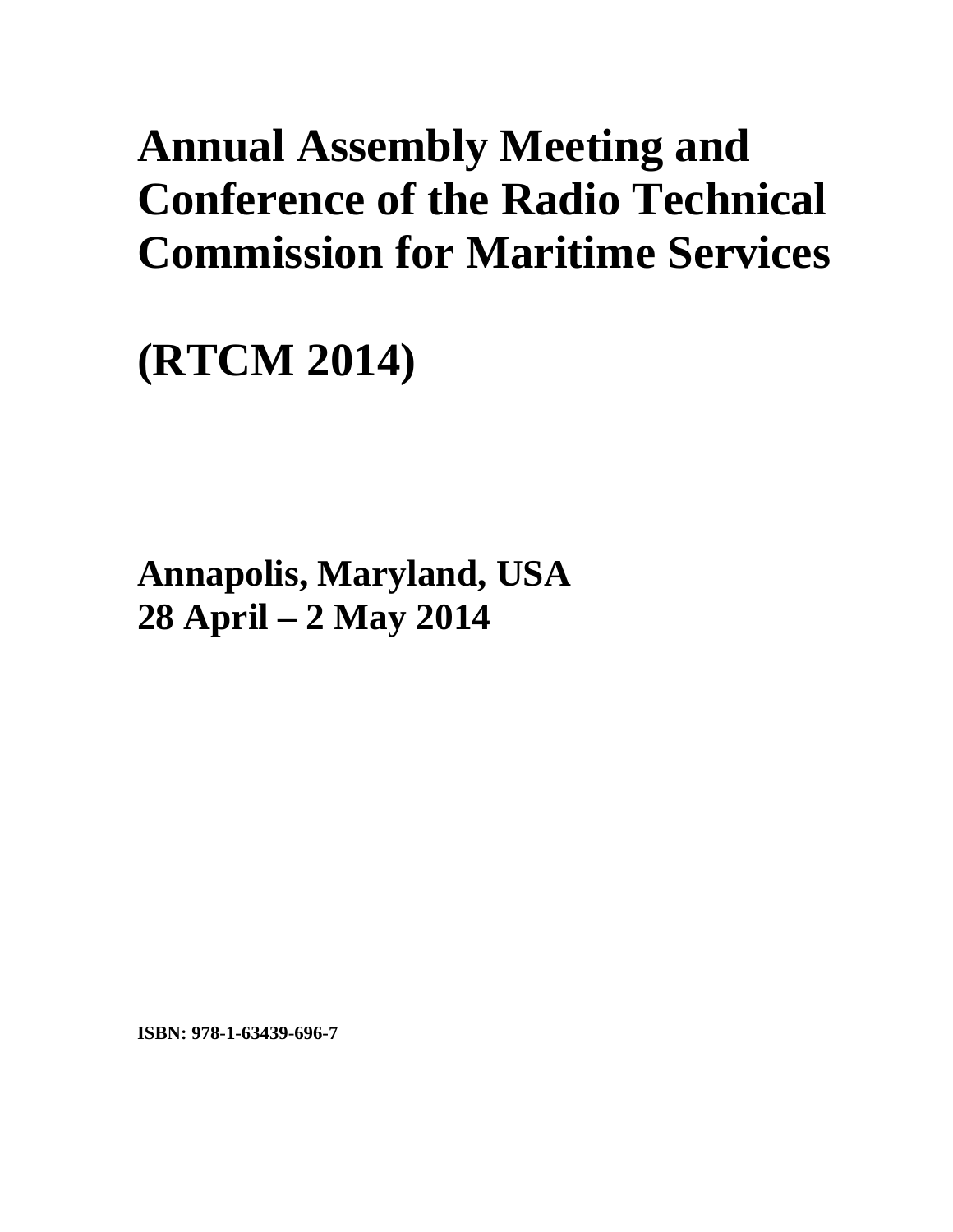**Printed from e-media with permission by:** 

Curran Associates, Inc. 57 Morehouse Lane Red Hook, NY 12571



**Some format issues inherent in the e-media version may also appear in this print version.** 

Copyright© (2014) by The Radio Technical Commission for Maritime Services All rights reserved.

Printed by Curran Associates, Inc. (2015)

For permission requests, please contact The Radio Technical Commission for Maritime Services at the address below.

The Radio Technical Commission for Maritime Services 1800 N. Kent Street, Suite 1060 Arlington, VA, USA 22209

Phone: (703) 527-2000 Fax: (703) 351-9932

information@rtcm.org

## **Additional copies of this publication are available from:**

Curran Associates, Inc. 57 Morehouse Lane Red Hook, NY 12571 USA Phone: 845-758-0400 Fax: 845-758-2634 Email: curran@proceedings.com Web: www.proceedings.com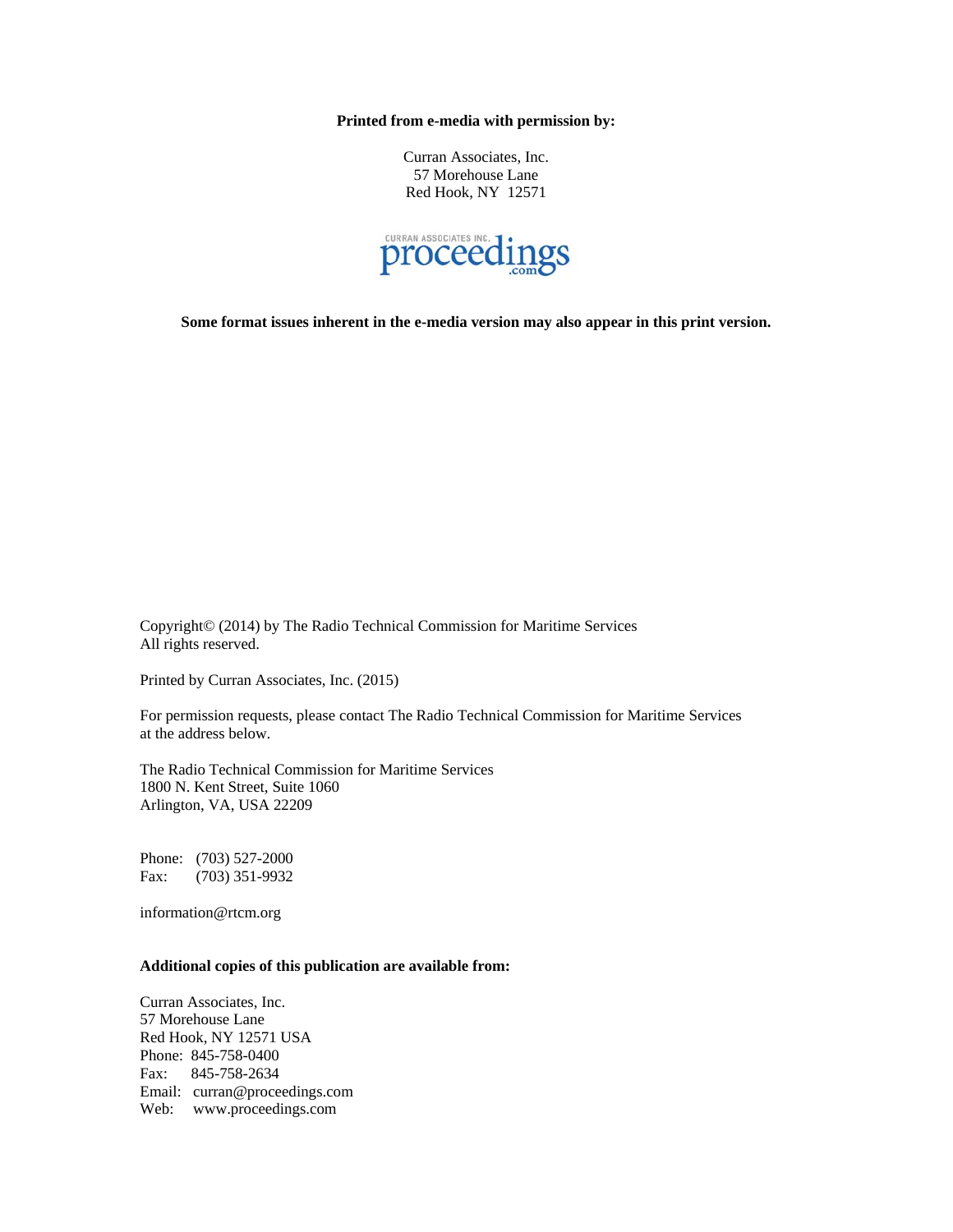## **TABLE OF CONTENTS**

| A. Winbow           |  |
|---------------------|--|
|                     |  |
| A. Winbow           |  |
|                     |  |
| M. Bergmann         |  |
| N/A                 |  |
| N/A                 |  |
|                     |  |
| <b>B.</b> Markle    |  |
| K. Fisher           |  |
|                     |  |
| D. Blevins          |  |
|                     |  |
| P. Kirchner         |  |
|                     |  |
| L. Ayala            |  |
|                     |  |
| R. Doherty          |  |
|                     |  |
| A. Rydlinger        |  |
| P. Paap             |  |
|                     |  |
| N/A                 |  |
| N/A                 |  |
|                     |  |
| N/A                 |  |
|                     |  |
| N/A                 |  |
|                     |  |
| N/A                 |  |
| L. Halperin         |  |
| D. Goward           |  |
|                     |  |
| X. Maufroid         |  |
| P. Blackhurst       |  |
|                     |  |
| <b>B.</b> Pemberton |  |
| H. Ottosen          |  |
| N/A                 |  |
|                     |  |
| M. Johnson          |  |
| G. Thomas           |  |
| N/A                 |  |